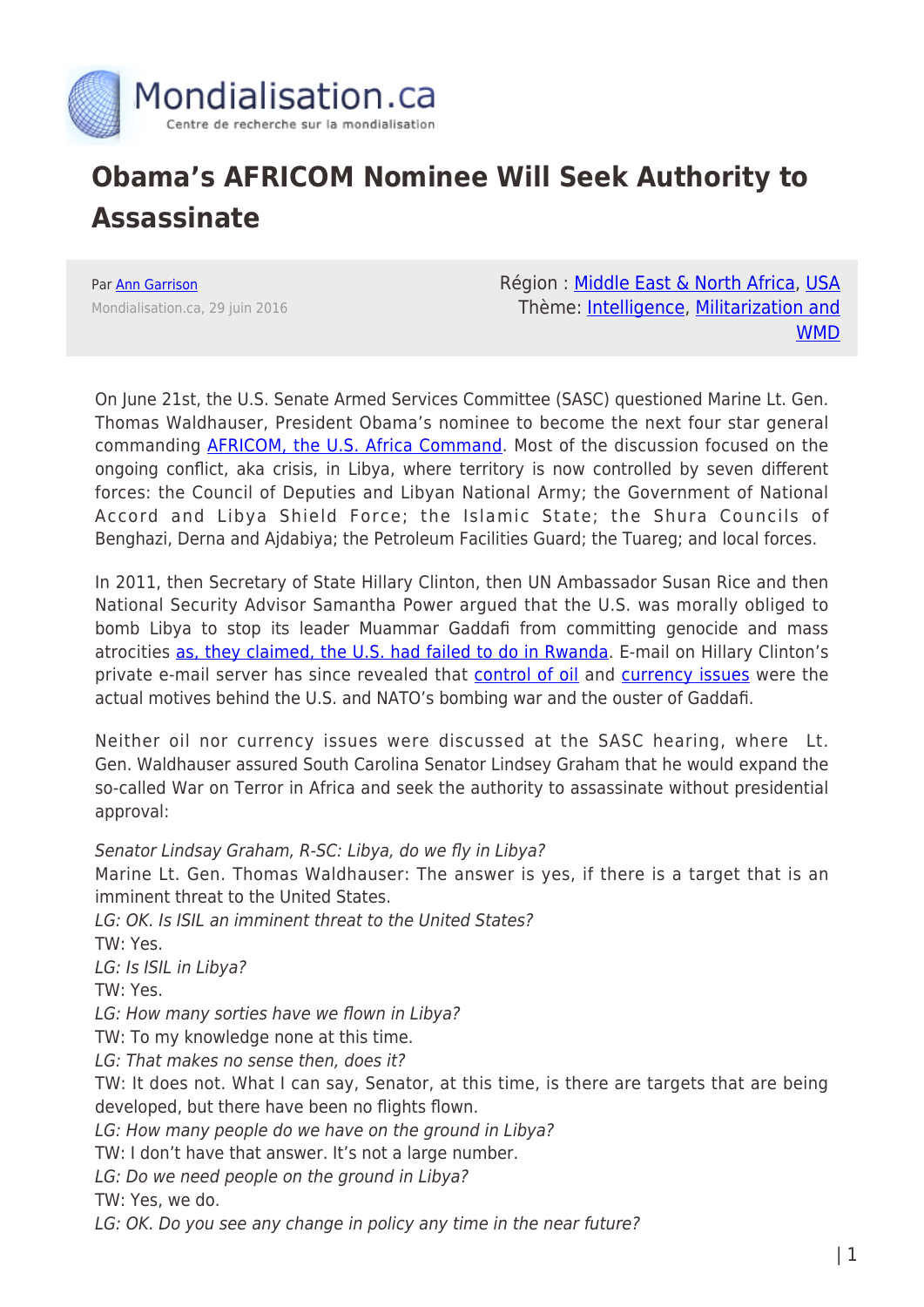TW: I'm not aware of any of those discussions, Senator.

LG: Does the buildup of ISIL and other related Al Qaeda type groups present a threat to our European allies?

TW: Eventually they could. Yes.

LG: OK, thank you. When it comes to Africa, what are the rules of engagement in terms of targeting ISIL in Africa?

TW: Senator, I believe the rules of engagement have to do with the presidential policy guidance. That's what, when these targets pop up, the three that I mentioned that were hit in Libya this year, they fall under that criteria.

LG: But you don't have the authority to, without presidential direction, to go and find ISIL members in Africa and kill them?

TW: Well, Sir, if the question is do we have authority to take out targets, the AFRICOM commander has some authority for various targets in Somalia, for example, with Al-Shabab, but I'm not familiar with the details and if—

LG: Do you have the authority as AFRICOM commander do go after ISIL targets in Africa on your own?

TW: I do not.

LG: Do you think that would be wise to have that authority?

TW: It would be wise. It would certainly contribute to what we're trying to do inside Libya.

LG: Is the war moving to Africa over time, do you think?

TW: It could. It's possible. I mean that's why ISIL has taken hold inside Sirte, to be kind of a backup if Iraq and Syria fail.

LG: So the ungoverned spaces in Africa are likely places for ISIL to flee to if we dislodge them from the traditional Mideast?

TW: They're very likely. That's why instability inside Africa is to ISIL's advantage.

LG: When you come to, say, **ISR [Intelligence, Surveillance and Reconnaissance]** shortages, how severe is that for your command?

TW: Senator, if confirmed, I'd have to look into that to be specific. I think in the main, it goes without saying, I think it's common knowledge that AFRICOM's an economy theatre. I think it's common knowledge that AFRICOM could use more ISR, but beyond that, I don't have the specifics.

LG: Is it a fair statement when it comes to radical Islamic threats emanating from Africa, we've got a long way to go in upping our game?

TW: We do. That's an away game. I know that you've mentioned before we are fighting an away game in Africa to contain it on that continent.

Senator Graham concluded that he will gladly support the nomination of Obama's would-be assassin, aka extrajudicial executioner.

[Ann Garrison](http://www.anngarrison.com/) Independent Journalist,

La source originale de cet article est Mondialisation.ca Copyright © [Ann Garrison](https://www.mondialisation.ca/author/ann-garrison), Mondialisation.ca, 2016